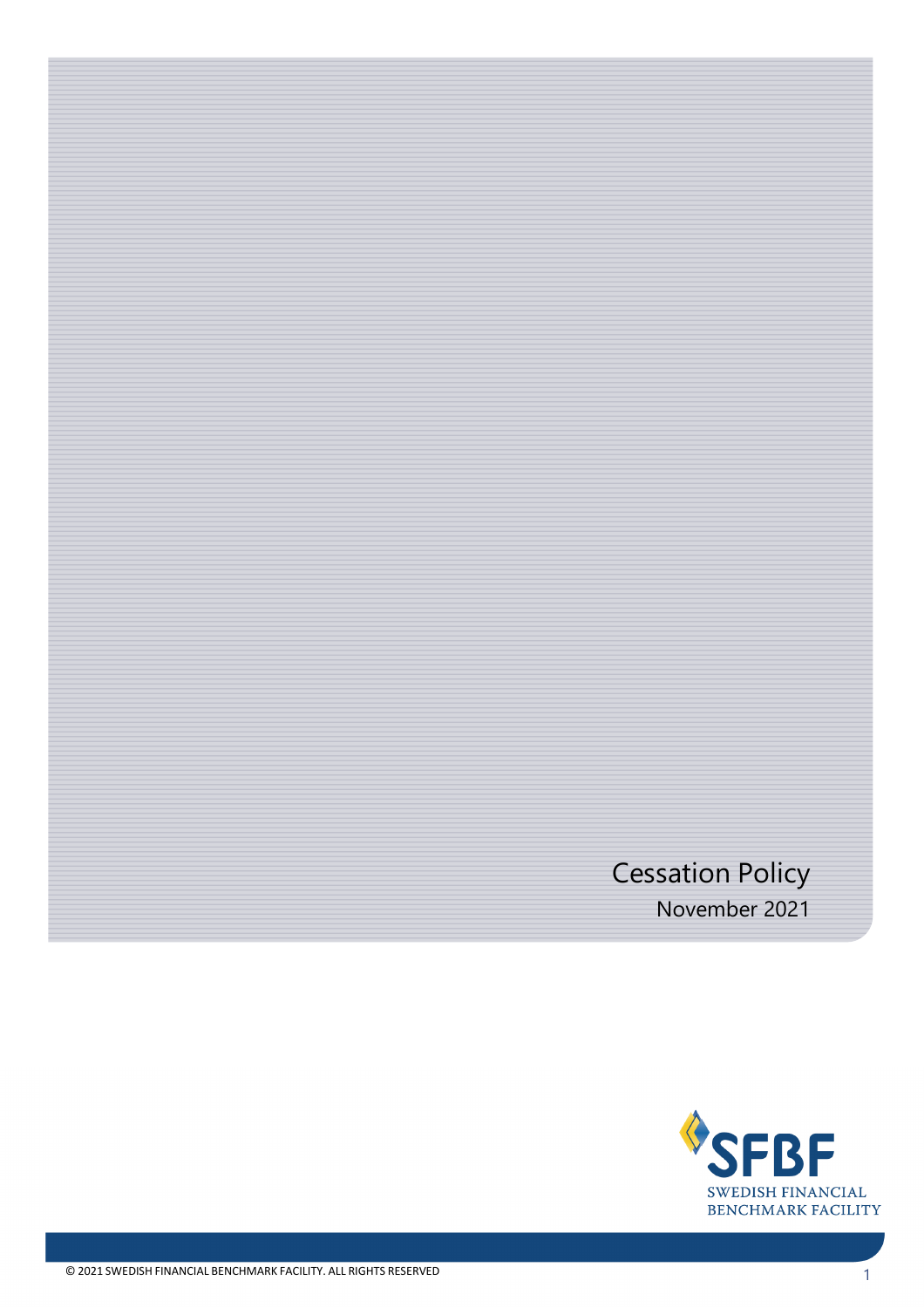## Contents

| 2.1   |  |
|-------|--|
| 2.2   |  |
| 2.3   |  |
| 2.3.1 |  |
| 2.3.2 |  |
| 2.3.3 |  |
| 2.3.4 |  |
| 2.4   |  |
| 2.5   |  |

Copyright © 2021 by Swedish Financial Benchmark Facility (SFBF) all rights reserved. This document or any portion thereof may not be reproduced or used in any manner whatsoever without the express written permission of the SFBF.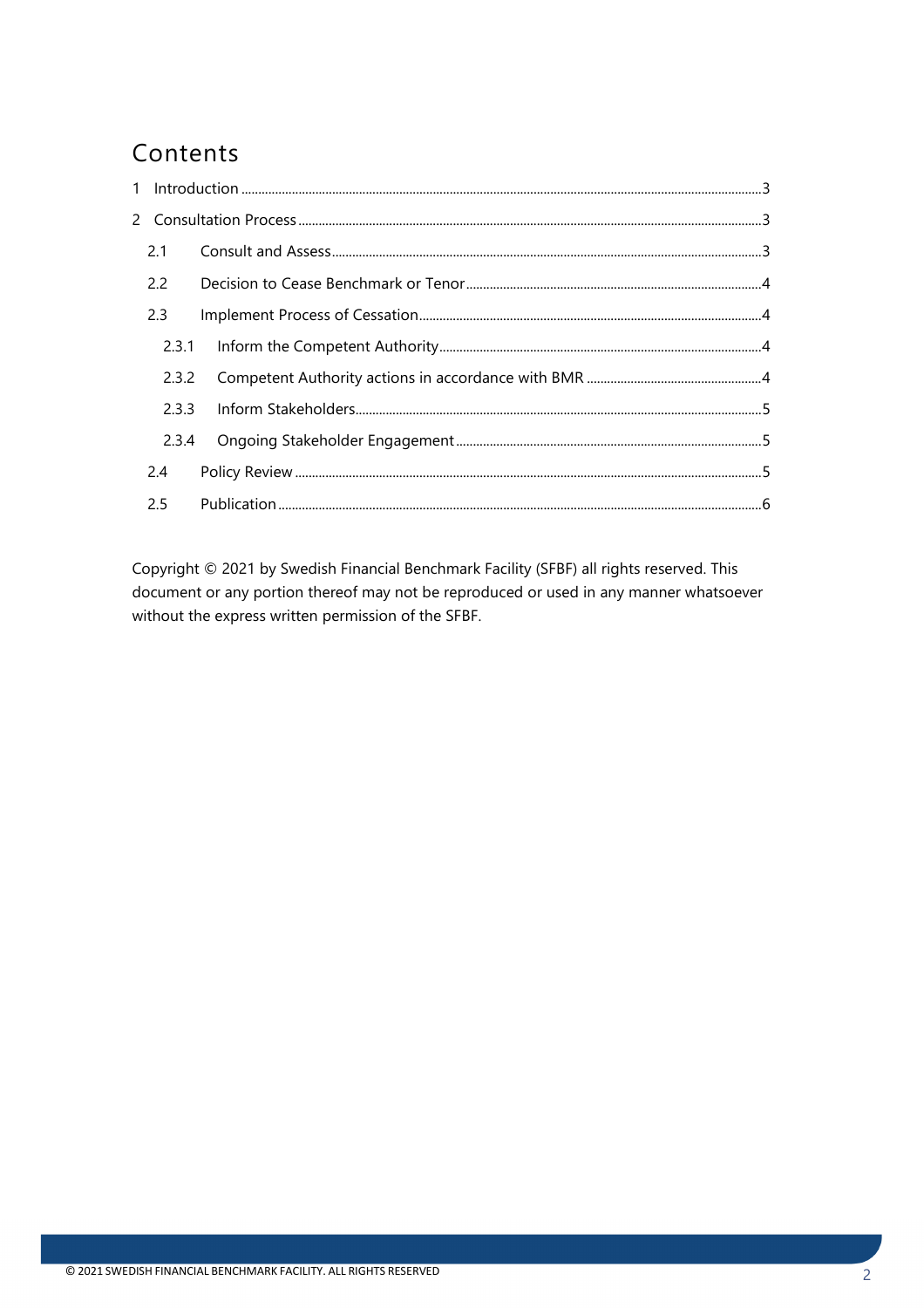# <span id="page-2-0"></span>1 Introduction

The Swedish Financial Benchmark Facility (SFBF) is the administrator of STIBOR, a critical interest rate benchmark. The SFBF has developed and implemented this Cessation Policy, being a formalised and approved process should the SFBF determine that STIBOR, or one or more tenors, should cease to be made available. The policy also addresses circumstances where the SFBF would be wound down or become insolvent.

# <span id="page-2-1"></span>2 Consultation Process

This Cessation Policy outlines the processes that the SFBF will undertake in the case that there is a cessation of STIBOR in entirety or to any individual tenor. The scope of this policy is only for the cessation of STIBOR or a tenor of STIBOR and does not include the transition to an alternate benchmark or administrator. This aspect is dealt with in the SFBF Transition Policy.

The key steps that the SFBF will undertake are to:

- 1. Consult and assess
- 2. Decide whether to cease the benchmark or particular tenor(s)
- 3. Notify the Swedish FSA
- 4. Inform
- 5. Implement the process of cessation

### <span id="page-2-2"></span>2.1 Consult and Assess

The Oversight Committee (OC) should consider a range of factors in determining if STIBOR or a tenor should be discontinued.

Potential reasons for discontinuation may include:

- Change in the underlying market that STIBOR represents
- Regulatory action
- Lack of demand for STIBOR generally by stakeholders
- Inability of SFBF to produce STIBOR for commercial or logistical reasons i.e., inability to obtain sufficient Input Data
- Cessation of the administrator as an entity
- Insolvency of the SFBF

Where the OC is considering the cessation of STIBOR or a tenor, a recommendation should be made to the SFBF Board of Directors (the Board) to consult with a broad range of STIBOR stakeholders.

Consideration should also be given as to the merits of transitioning to an alternate benchmark and the feasibility of this in light of the potential timing of the cessation.

The consultation should be conducted in accordance with the SFBF Consultation Policy.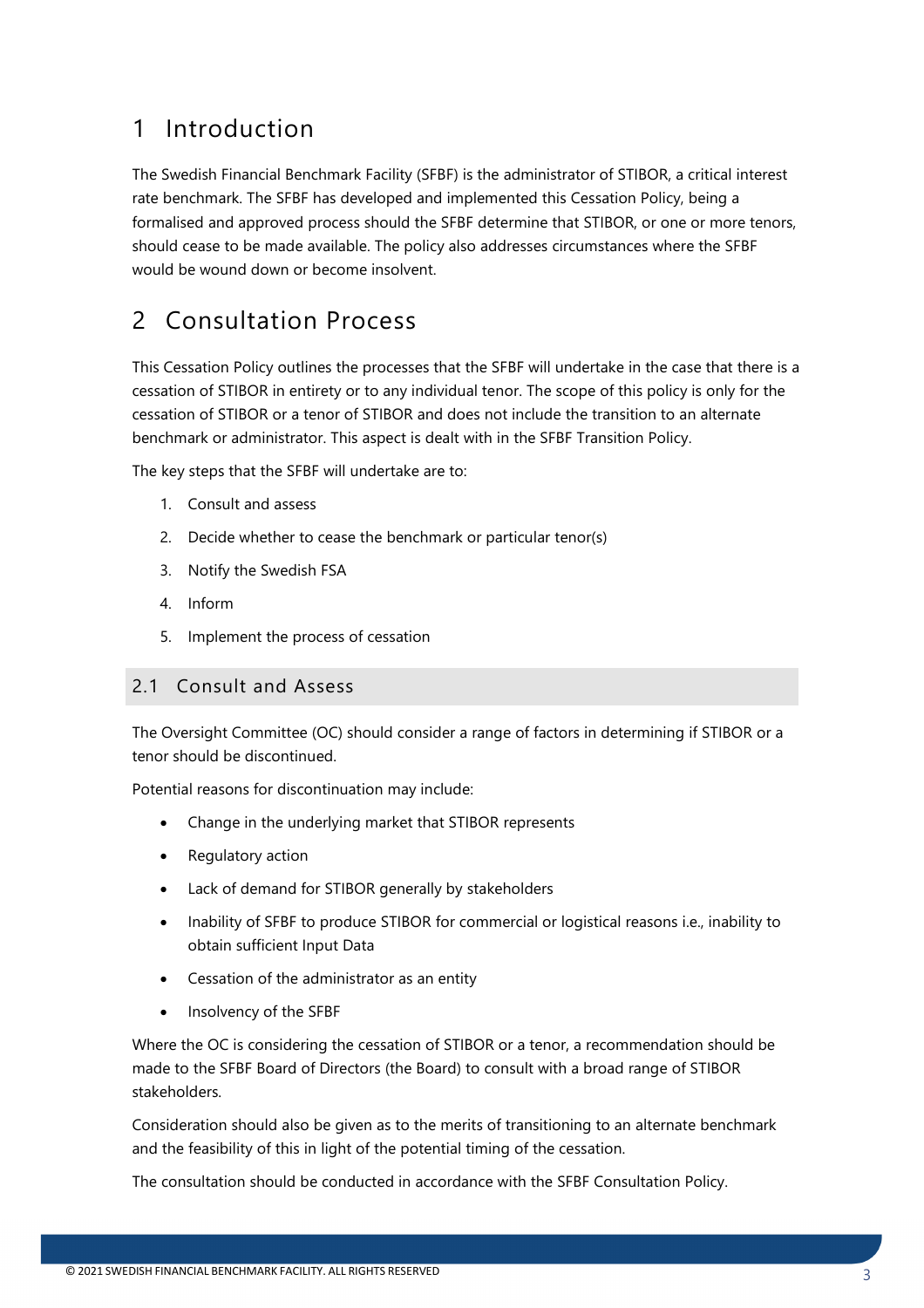A consultation paper should consider the key impacts to stakeholders and the wider market including:

- Timing of cessation and any likely impacts on existing contracts that reference STIBOR
- Information technology issues associated with the cessation of STIBOR or a tenor
- Any alternate benchmark that could be considered and timings associated with transition to alternatives
- Legal and regulatory implications
- Market disruption issues due to cessation

The results of the consultation process should be used to guide the decision-making process in determining whether to proceed with cessation.

### <span id="page-3-0"></span>2.2 Decision to Cease Benchmark or Tenor

The Board has the responsibility to determine if STIBOR or a tenor should be discontinued, after recommendation of such action by the OC.

### <span id="page-3-1"></span>2.3 Implement Process of Cessation

#### <span id="page-3-2"></span>2.3.1 INFORM THE COMPETENT AUTHORITY

If the SFBF, administrator of STIBOR, a critical benchmark, intends to cease providing STIBOR it shall:

- (a) immediately notify its Competent Authority; and
- (b) within four weeks of such notification submit an assessment of how the benchmark:
	- (i) may be transitioned to a new administrator; or
	- (ii) may be ceased to be provided, taking into account the procedure established in BMR Article 28(1). During the period referred to in point (b), the SFBF shall not cease provision of the benchmark.

#### <span id="page-3-3"></span>2.3.2 COMPETENT AUTHORITY ACTIONS IN ACCORDANCE WITH BMR

Upon receipt of the assessment of the SFBF referred to above, the Competent Authority shall:

(a) inform ESMA and

(b) within four weeks, make its own assessment of how the benchmark is to be transitioned to a new administrator or be ceased to be provided, taking into account the procedure established in accordance with Article 28(1).

During the period of time referred to in point (b) of the first subparagraph of this paragraph, the SFBF shall not cease the provision of the benchmark without the written consent of the Competent Authority.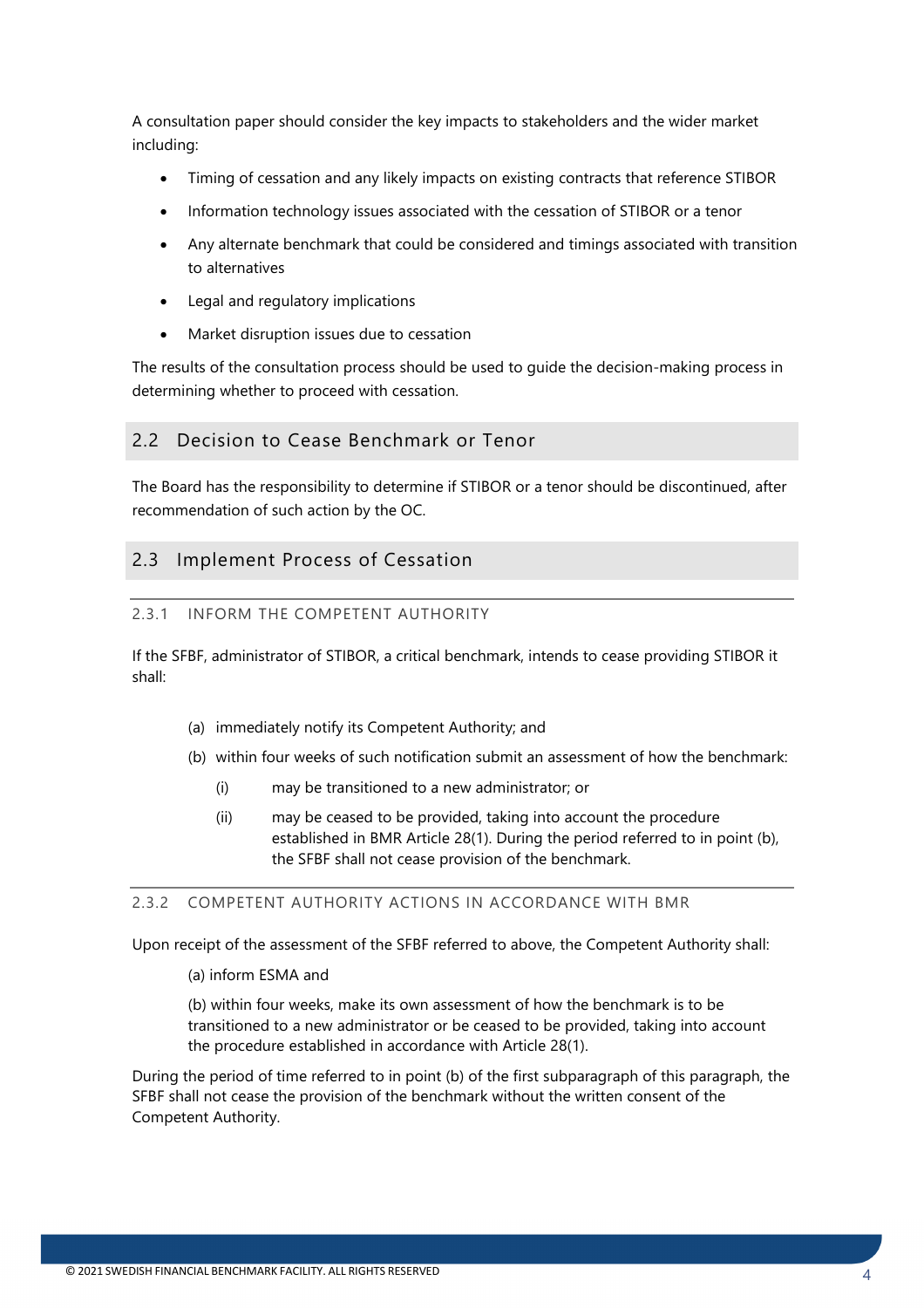Following completion of the assessment referred to in point (b) of clause 2.3.2, the Competent Authority shall have the power to compel the SFBF to continue publishing STIBOR until such time as:

- (a) the provision of STIBOR has been transitioned to a new administrator:
- (b) STIBOR can be ceased to be provided in an orderly fashion; or
- (c) STIBOR is no longer critical.

For the purposes of the first subparagraph, the period for which the Competent Authority may compel the SFBF to continue to publish STIBOR shall not exceed 12 months. By the end of that period, the competent authority shall review its decision to compel the administrator to continue to publish the benchmark. The competent authority may, where necessary, extend that period by an appropriate period not exceeding 12 months. The maximum period of mandatory administration shall not exceed five years.

In the event that the SFBF, is to be wound down due to insolvency proceedings, the Competent Authority shall make an assessment of whether and how STIBOR can be transitioned to a new administrator or can cease to be provided in an orderly fashion, taking into account the procedure established in accordance with BMR Article 28(1).

#### <span id="page-4-0"></span>2.3.3 INFORM STAKEHOLDERS

The SFBF will consider a range of factors prior to informing the market of a cessation. Consideration will be given to:

- Any determination by the Competent Authority impacting the timing of a cessation as described in clause 2.3.2
- Providing sufficient notice to stakeholders and the date and the timing of the cessation
- Transition measures that can be implemented
- Stakeholder engagement and the timing required for them to consider alternative options, modify documentation, seek legal and compliance advice, and modify any materials referencing the benchmark
- Identification of alternate benchmark and plans for migration

Once these issues have been considered, the SFBF will notify the market via press release, its website and other communication tools, including details of the cessation and any other information that would assist stakeholders to understand and take appropriate action.

#### <span id="page-4-1"></span>2.3.4 ONGOING STAKEHOLDER ENGAGEMENT

The SFBF will continue to work closely with stakeholders and regulatory bodies in the case of cessation or transition arrangements to be put in place for migration to an alternate benchmark. See SFBF Transition Policy for more details.

#### <span id="page-4-2"></span>2.4 Policy Review

This policy will be reviewed annually.